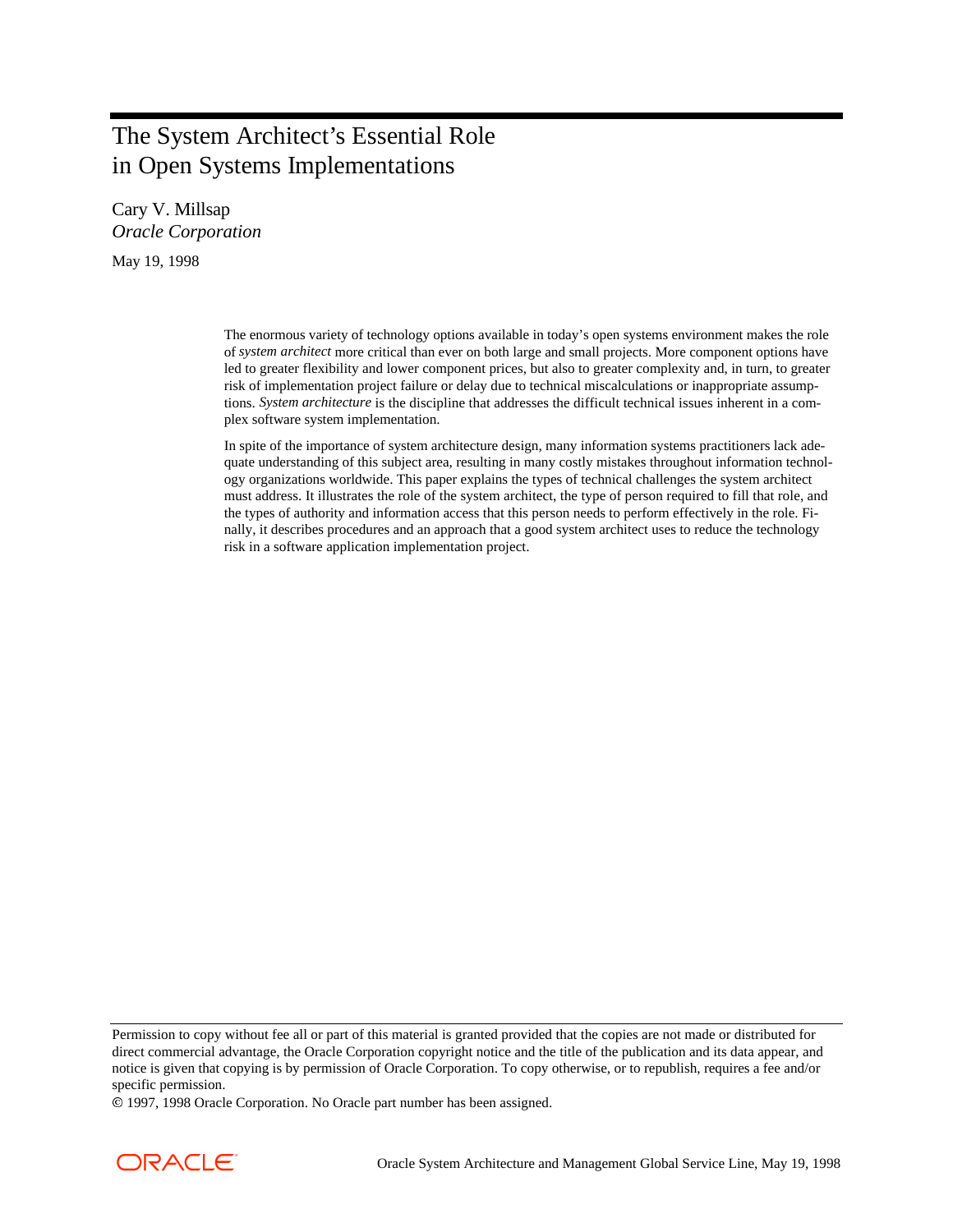### **Executive Summary**

Open systems implementers bear more technology risk than their predecessors. The system architect's job is to mitigate this risk. To do this, the architect must make decisions in every phase of the implementation project to ensure that the resulting integration of hardware, software, configuration options, procedures, and people will deliver the desired functional service and system performance to the business. By allocating at least ten percent of an average implementation budget for system architectural services—twenty percent or more for innovative architectures—an implementation project team reduces its technology risk and dramatically improves the resulting system's probability of meeting its functional, performance, cost, and flexibility requirements.

#### **Contents**

1. INTRODUCTION 2. WHAT IS ARCHITECTURE? 3. THE ARCHITECT'S ROLE 4. MANAGING TECHNOLOGY RISK 5. WORKLOAD AND CAPACITY 6. ARCHITECTURE TASKS 7. APPROACH 8. CONCLUSION

#### **1. Introduction**

The traditional view of computer system architectures is the result of a decades-old culture of buying ready-made hardware and software suites off the shelf from an industry giant. IBM and other mainframe vendors sold preset system configurations with applications whose performance was generally consistent from one implementation to the next. If something didn't work for you, then your one-stop hardware, software, and service provider would work hard to *make* it work for you. In this environment, *architecture* was something that somebody else worried about for you.

Today, open systems vendors fulfill their promise of universal data management, intuitive graphical interfaces, rapid software customizations, ad hoc inquiry, and applications that are capable of doing business the way *you* do business. However, in the flexible open systems marketplace, configurations are not preset, and system performance has become unique to every implementation. The flexibility of open systems burdens the customer with a new set of risks in the areas of architecture design and validation. In this paper, we shall discuss how to mitigate those risks.

### **2. What is Architecture?**

Computing professionals have adopted for themselves the word *architecture*, which for centuries has been the art and science of designing and erecting buildings.<sup>1</sup> Although the end result of any architect's work is an element in the physical world, the architect's *art* is an abstract one that begins with determining the client's requirements.

Architecture is a tricky business, because contrary to the first law of retail, the architect's customer is *not* always right: the architect must seek a better understanding of his client's true requirements than the client has himself. For example, a client may dream of a 90-foot tall glass foyer, but is his dream important enough to him to outweigh the dramatic difference in heating and cooling costs relative to a more conventional foyer design? An application system client may want a distributed database application on multiple NT clusters, but does he want it badly enough to budget the enormous incremental IT spend required to run it relative to a more conventional UNIX centralized server design?

The architect that builds exactly what you ask is not a good architect if the resulting system—whether it's a building or a software application—doesn't meet the requirements that you'll face in reality. The architect must navigate the boundary between stated requirements and the constraints imposed by natural law, continually anticipating the hidden costs and forecasting the benefits of each decision he makes along the way.

Being a successful architect is all about endowing an end result with the right attributes. With buildings, many of the required attributes are easy to "see," like

 $\overline{\phantom{a}}$ 



<sup>1</sup> From *The American Heritage Dictionary of the English Language, 3ed.* Houghton Mifflin, Boston MA.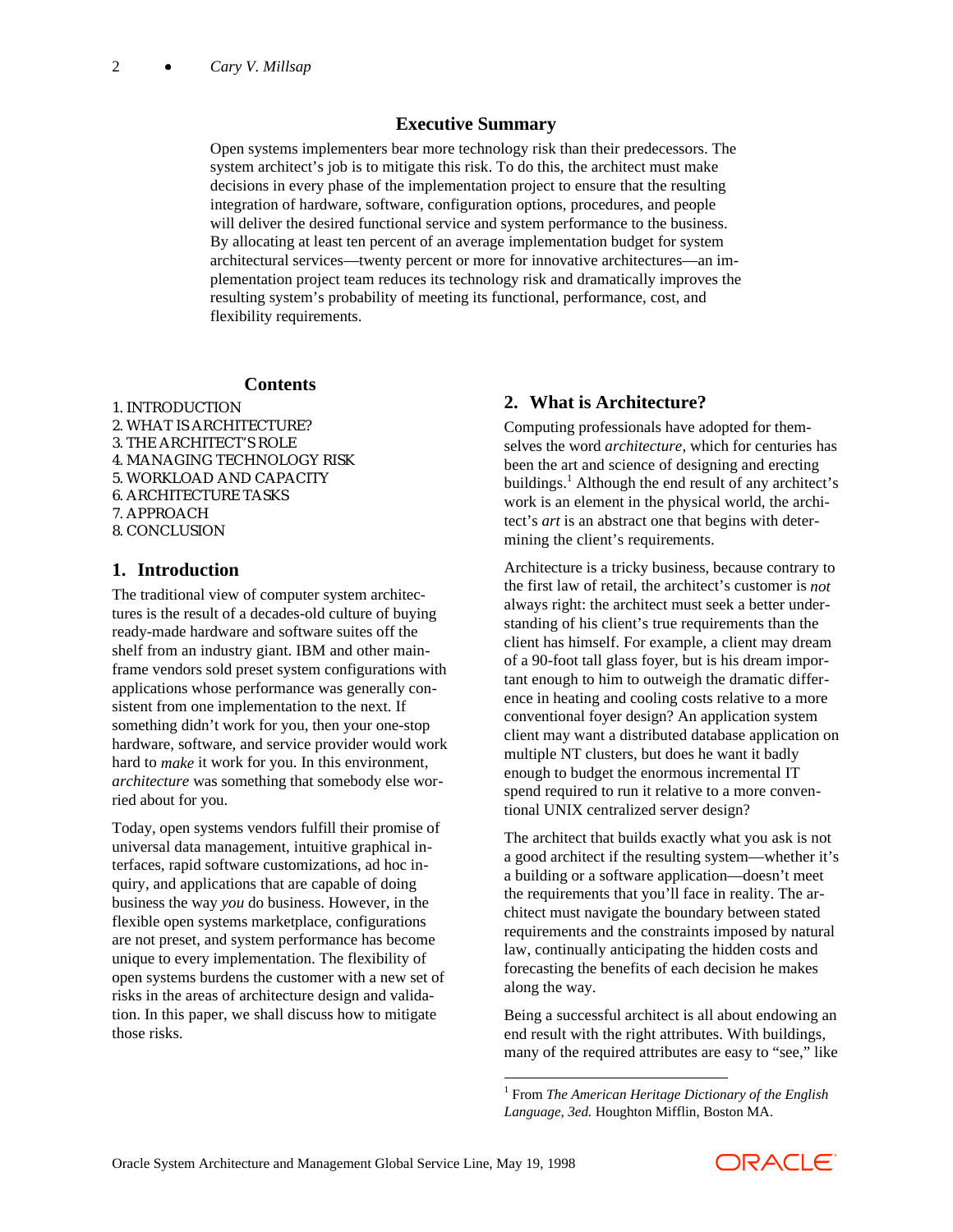floor space, plumbing, appliances, hardware, and the building's overall style. Other important attributes require greater depth of study to appreciate, such as structural integrity, operational cost efficiency, and subtle things that only a few elite commercial architects understand, such as the way adjacent tall buildings can channel a light breeze into a howling, irritating wind at their bases.

Like buildings, software application systems also have some attributes that people can "see," such as functional behavior and user interfaces, but most attributes of a successful application are abstract and more difficult to understand. An application system achieving the highest standard of quality must possess every one of the following four key attributes:

- 1. *Functional integrity*—production of complete, functionally correct output. Measures include bugs, defects, completeness, and ease of use.
- 2. Performance, including availability<sup>2</sup> production of sufficient output volume within the system users' response time tolerances. Measures include throughput, response time, uptime, and downtime.
- 3. *Manageability*—execution within the system owner's cost boundaries. Measures include procurement costs, construction costs, operational costs, and upgrade costs.
- 4. *Flexibility*—a system's ability to adapt to changing requirements without violating functional correctness, performance, availability, or cost requirements. Measures include upgradeability and scalability.

Negotiating the tradeoffs among the constraints imposed by these four attributes is a difficult job at which many implementation project teams fail. At least two factors contribute to these failures.

First, the multidisciplinary technology expertise required to design an application is rare. System architecture demands subject matter expertise not commonly found in the training or experience of traditional functional analysts and software developers. Good software system architects must have knowledge in hardware, networks, operating systems, software design, database internals, system performance modeling, application performance optimization, business forecasting, technology risk management, and overall program management.

Second, technology expertise in the specialized field of system performance is rare. The performance, availability, or operational cost efficiency impact of a functional design decision is not intuitive to most analysts until the impact manifests itself as a real problem. An implementation project executed without competently designed interim performance and availability milestones looks successful to the untrained eye, right up to the time it fails on Day One of its production status. Yet, experience has proven repeatedly that the operational phase of an implementation is the most expensive time to detect and correct a system inadequacy [Boehm 1981, p40]. Sometimes in the late phases of a project, there's just no tolerably painless way to make a bad implementation better.

### **3. The Architect's Role**

Many unsuccessful open system implementations can trace their failures back to an unsolved system performance problem that began as an unidentified or unmitigated risk and ended as an unexpected career change. Performance problems are particularly important to avoid because performance impacts the work life of *everybody* who uses a system. The architect's job is to focus on the attributes of performance, availability, manageability, and flexibility from project start to project finish—from the early requirements analysis phases of your project all the way into its production operation.

By focusing a talented architect on these system attributes, of course, you maximize your probability of attaining them. Without a system architect, many of the issues like those shown in the box on page 5 will simply go unanswered until a project failure risk becomes so obvious that circumstances force someone to attend to it. To successfully negotiate these types of issues, the architect must be an experienced leader who possesses these key attributes:

- Multidisciplinary technology expertise that enables the architect to optimize among the domains of business processes, application functions, database services, system software and operations, hardware, and networks.
- The vision to formulate a coherent business solution to meet *all* of the owner's requirements,

 $\overline{a}$ 

<sup>2</sup> *Performance* and *availability* appear in a single category because performance and availability metrics are interdependent. For example, any measure of throughput expressed in events per unit of time (e.g., transactions per second) necessarily depends upon application outages (consider the effect of an hour's downtime upon a day's throughput) [Gray and Reuter 1993; Gunther 1998].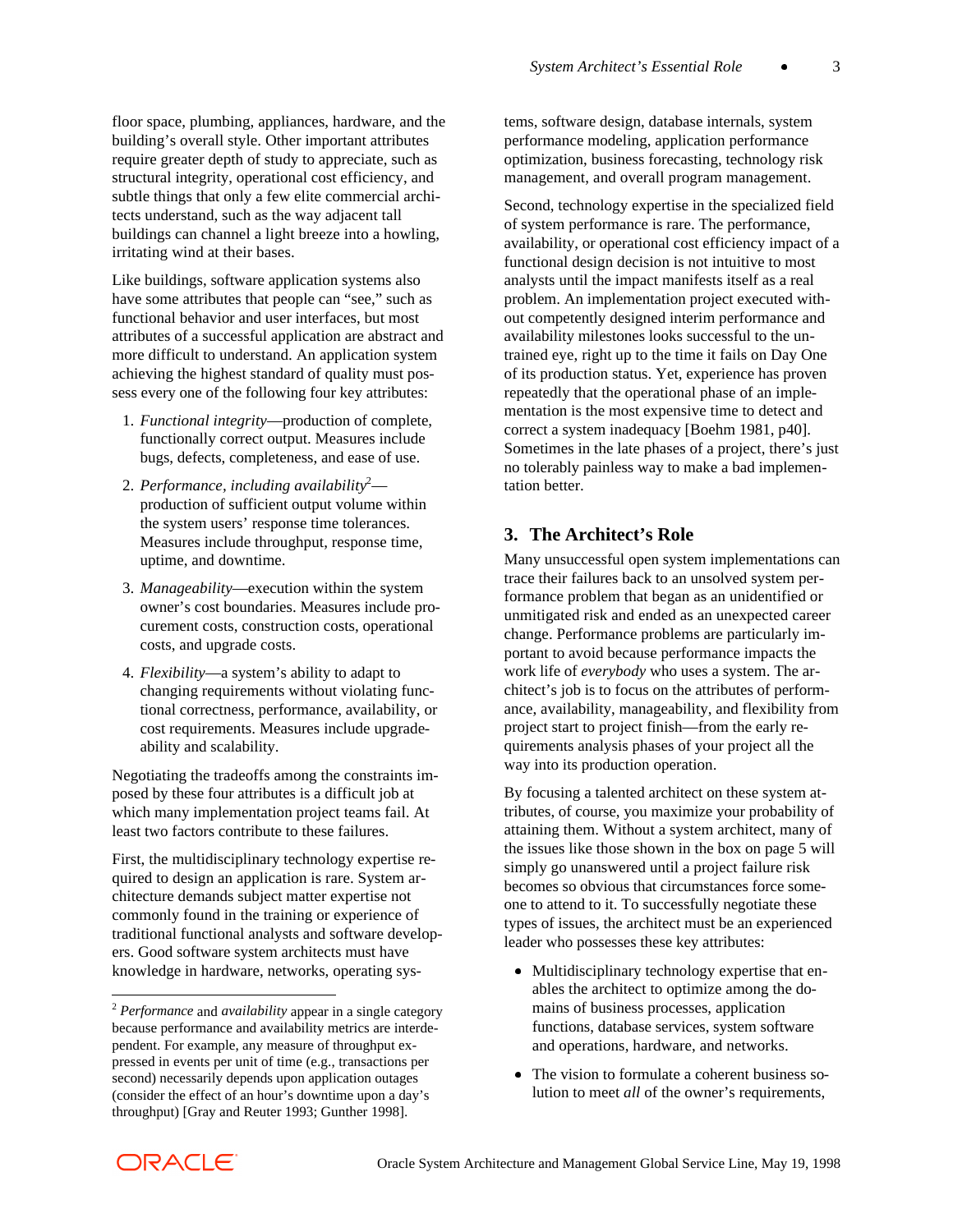from the universe of possible component combinations.

- The leadership skills to guide programs and projects in the right technology direction and execute those programs or projects according to plan.
- $\bullet$  The problem-solving skills to focus the team's attention swiftly and accurately onto the correct areas of action to solve system technology oriented project problems.

The architect's team must be an appropriately chosen collection of people who can execute tasks including the following:

- Record service level requirements: interview users, gauge the technical feasibility of business desires, record the requirements in a measurable format, and so on.
- Review application designs for technical attributes: performance, availability, manageability, and flexibility.
- Test performance of individual application modules: create test plans, generate test data, create transactions to use in testing, execute the tests, interpret their results, force the issue of performance repair in areas jeopardizing the project, and so on.
- Repair inefficient SQL: trace interactive and batch sessions, identify the bottlenecks, implement SQL changes to improve performance, recommend schema changes, and so on.
- Manage system workload and capacity: monitor system performance, limit system workload, assess hardware capacity, forecast future workload, and so on.
- Manage the development, test, and production systems: run the operating system and the database, create operational procedures, manage space consumption, manage access, backup and recover the system, produce operational statistics, and so on.

The proportion of the project budget that the architect's team consumes will vary with the complexity of the implementation. Most implementation projects with values less than US\$10 million require allocation of about ten percent of their project budgets to architecture services (roughly one employee dedicated to system architecture and system management tasks out of every ten full-time software application

implementation team members). For projects in which the implementation will require either unproven system components or proven components arranged in an innovative way, system architecture tasks may consume twenty percent or more of a project's budget:

- *n*-tier implementations exploiting middleware or other technologies that require custom development or customization of basic services;
- implementations based upon new or unproven technology in any layer of the stack (including networks, hardware, operating systems, and database or application software);
- application architectural customizations, such as those required when implementing integrated database applications upon databases that employ distributed data or distributed processing;
- implementation programs (collections of implementation projects) that span multiple sites, which require data or processing interchange, especially in environments requiring multilingual support;
- applications whose workload will possibly exceed the capacity of the largest available system configuration.

The abstract attributes of performance, availability, manageability, and flexibility are critical to the success of an implementation project. Attending insufficiently to system architecture tasks can open your project to significant failure risks at the worst possible time: when your business must rely upon your new system. The architect's job is to protect you from those risks. The next section of this paper is dedicated to helping you understand the value of the architect in your implementation project.

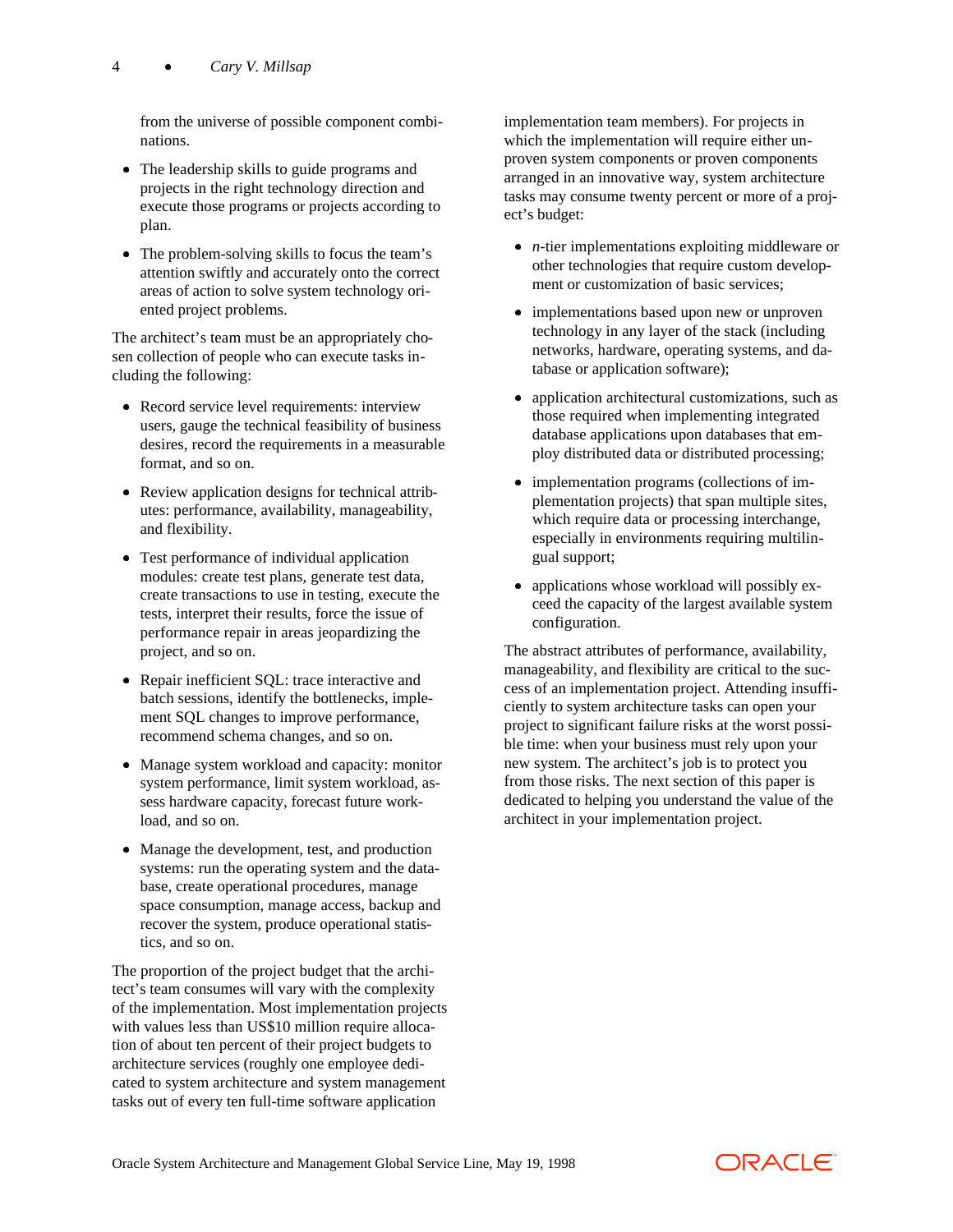#### **Sample Issues for the System Architect**

*Project management*

When to define the production configuration? How to phase the hardware construction? How to phase the software rollout? When and how to test performance? How to mitigate go-live date risks? What special support for go-live?

*Hardware and application topology* Centralized or distributed processing? Centralized or distributed data? MPP, SMP, or single-CPU configuration? One-tier? two tier? three tier? *n*-tier? What network protocol? What type of middleware?

*Hardware capacity*

How much CPU capacity for batch database calls? How much CPU capacity for online database calls? How much disk storage capacity? How much I/O throughput capacity? How much shared and unshared memory capacity? How much network throughput capacity?

#### *Hardware configuration*

How much virtual memory? Which components to duplex? Which RAID levels for which disk arrays? File systems or raw devices? What striping units and array sizes? What O/S, LVM, and database block sizes? What offline storage devices? What packet sizes and timeout intervals?

#### *Application design and configuration*

Is the business process flow optimized? Is the data model optimized? Is the SQL optimized? What data archival and purging procedures? Are the processes in each tier optimized? What chart of accounts configuration? What summary templates? What approval processes?

#### *Operational procedures*

What operational readiness preparation? What system management training? What backup and restore procedures? What change control procedures? What workload management procedures? What job queue management procedures? What performance monitoring procedures? What space management procedures? What capacity planning procedures?

### **4. Managing Technology Risk**

*Risk* is product of impact and probability. It is the impact of a given problem multiplied by the probability that that problem will occur. Because risk includes the notion of a probability, risk exists because of incomplete information. When complete information about a problem is known, its probability of occurring becomes either zero or one, and then the problem ceases to be a risk—it becomes either an irrelevance or a certainty. Risk is a quantitative measure of information incompleteness.

Imagine a large system implementation project that you believe would cost about twenty million US dollars. Imagine asking thirty different project teams at thirty different companies around the world to execute this project. Not all of the thirty project teams would come in at exactly \$20 million. Some of the thirty projects would be over budget, and some would probably come in under budget. If you were to plot a probability histogram of the costs of these thirty projects, you would produce a curve resembling one of the three curves shown below.



The tallest curve represents a small variance in project cost across the thirty implementations; the narrowness of the curve indicates that all of the thirty project costs came in close to the \$20 million budget. The risk of the project represented by this curve is low; if you executed the project a 31st time, you would expect the cost to be very close to \$20 million. Perhaps the project implemented a stable, highquality, pre-packaged application; and perhaps the workload requirements upon that application were relatively undemanding.

In the middle curve, many more of the thirty projects ran over the \$20 million estimate; the risk inherent in the project described by this curve is greater than that of the narrowest curve. In this type of project, perhaps some project teams consumed more resources than they had originally expected because they had to redesign or re-implement major pieces of

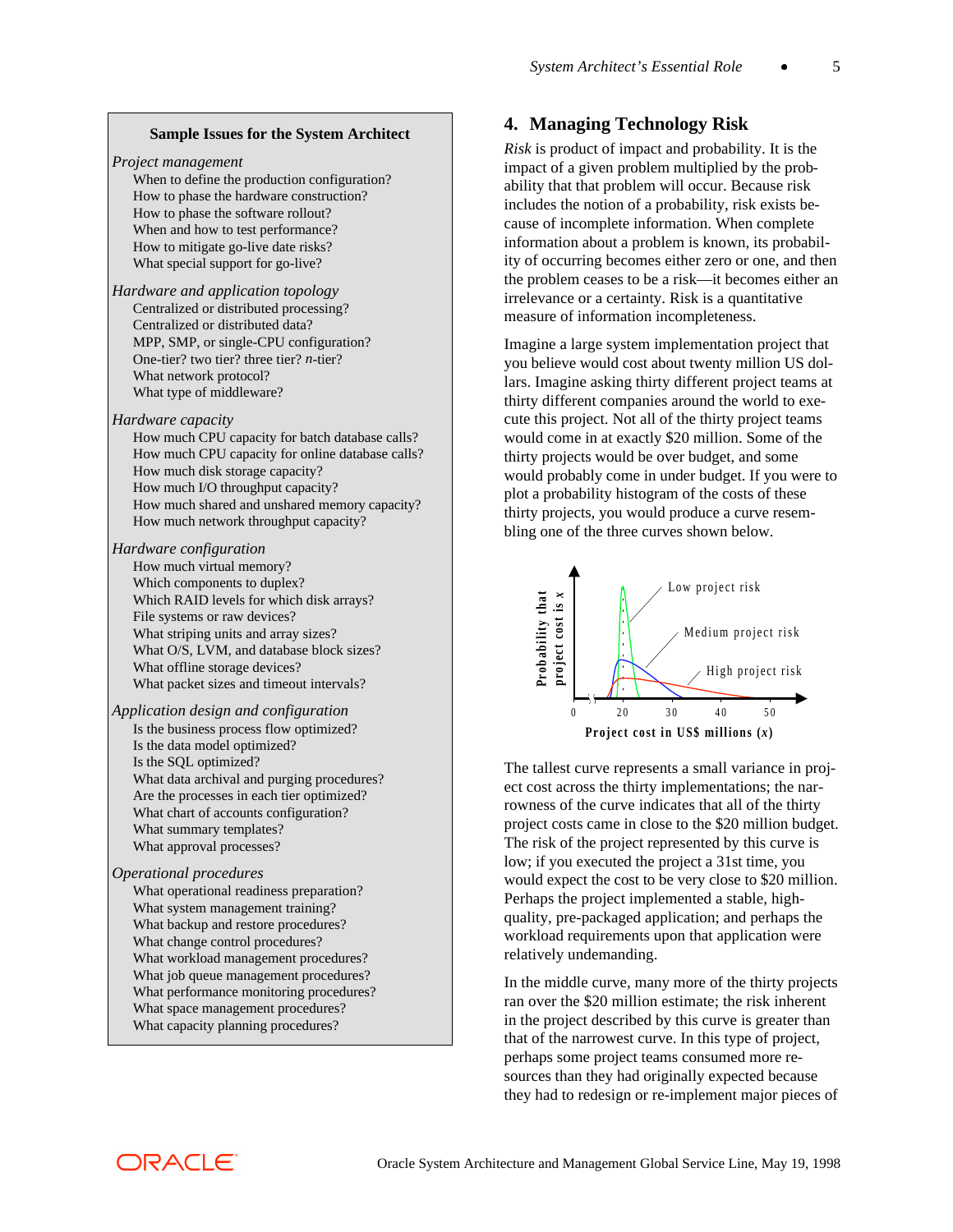their projects. Perhaps they had to replace their hardware shortly before going live because they had underestimated the amount of computing power the application would require. Or perhaps they spent a lot of time trying to diagnose and repair a database latch contention problem that eventually relented to a SQL optimization effort.

In the type of project described by the shortest, widest curve, the risk is treacherous—most of the thirty projects ran over budget, and many of the project teams went over by 100% or more. Perhaps the project owners discovered after losing valuable business that their application's performance was intolerably poor. Perhaps they sank huge amounts of resources into trying to patch up the implementation before they determined that the application and its architecture would require significant redesign before it could accommodate the workload generated by their business.

You may never be afforded the luxury of observing the behavior of thirty or more historical projects to determine your exact project risks, but this thought experiment can help you understand the behavior of risk in a project. Software application implementations can bear minimal risk, treacherous risk, or any amount in between. Common technology risks include:

- Will the system be fast enough to support the transaction rates and user response times that your business plan requires?
- Will the system be reliable enough to support the high availability schedule that your business plan requires?
- Will the system be cost-effective enough to serve your business within your cost constraints?
- Will the system be scalable enough to accommodate the growth rates your business expects in user population, data volume, network communication, and new application implementations?

Risk is a measure of the unknown perils that threaten your project. The easiest way to avoid risk is to execute easy projects, like projects that have been done before elsewhere, or projects whose goals are not particularly ambitious. However, avoiding risk isn't your job. Your pursuit of market advantage can easily lead you into an aggressive technology risk portfolio. Your job is not to *avoid* risk; your job is to *manage* risk.

Obtaining more complete information is the best way to mitigate your technology risks. Smart people who can forecast the behavior of your application early in the analysis and specification phases of your project are your most efficient keys to mitigating technology risk. People who can manage system performance throughout the entirety of your project, from analysis through production, through system operation, are key to building a robust application system that will support your business requirements in the shortest time, at the lowest cost.

The next section is dedicated to helping you understand the focal points of the architect's attention. You will learn why the job of providing system performance requires an architect's attention beginning in the very first conceptual stages of an implementation project.

### **5. Workload and Capacity**

System performance is the result of ensuring that the desired workload fits within the available capacity. *Capacity* is the amount of a service that a configuration can provide to an application, and *workload* is the amount of that capacity that the application consumes. All of the system architect's work toward providing system performance emanates from understanding of capacity and workload. Capacity and workload are easy to identify in a standard utilization graph like the following:



The system capacity from time  $t_{n-1}$  to time  $t_n$  is the area of the rectangular box that represents 100% utilization for that time interval. The workload for the same interval is the area beneath the utilization curve for the interval. For a system to provide satisfactory service, its desired workload must not exceed its capacity. If desired workload exceeds capacity for a given time interval, the system will process as much workload as it can, and the unprocessed workload will "spill over" into a later time interval.

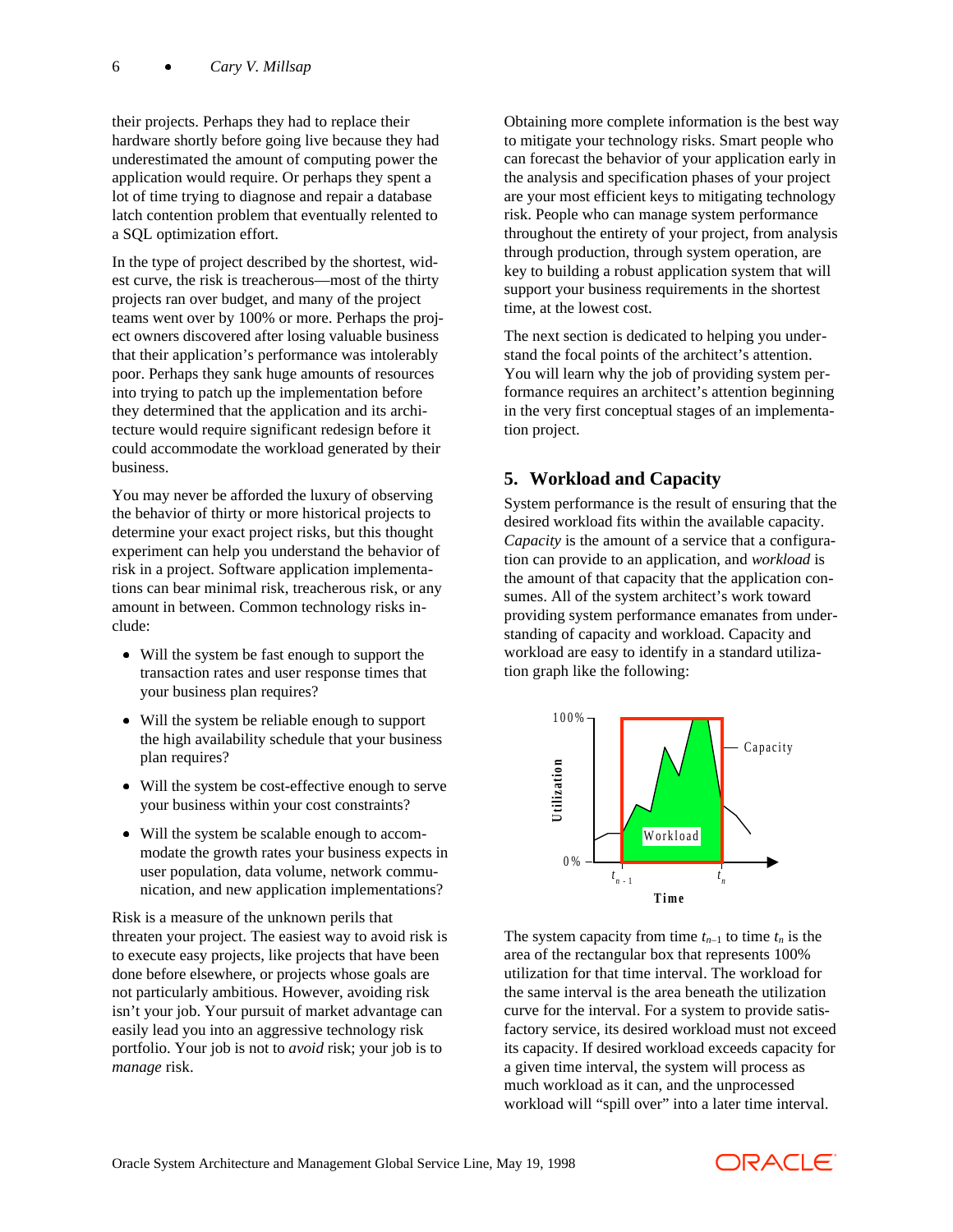In the graph above, note that just to the left of time  $t_n$ , the workload reached 100% of the available system capacity. It is highly likely that at this time, the system's users noticed a degradation in system performance until the system "caught up" with the workload.

Software application architects regard system capacity in four dimensions: CPU, memory, disk, and network. The system architect's job is to construct a system on which workload is optimized and capacity exceeds the largest workload that the system must accommodate. To do this, the architect *quantifies* both the anticipated workload and the expected capacity of the system being implemented.

Quantifying workload and capacity presents difficult challenges, because workload and capacity are normally expressed in different units. For example, a business that sells automotive components might express part of its workload in terms of sales orders processed per day, but the capacity of that business' disk drives is expressed in terms of read and write calls per second (called *I/Os per second*, *IO/s*, or *IOps*). The task of converting orders per day into IO/s requires time and a thorough understanding of the application, the database software, and the specific I/O subsystem being considered. A similar type of analysis is required for memory and network design.

Analyzing CPU workload and capacity is more difficult, because there is no universally accepted, useful unit of CPU capacity like the IO/s unit published by disk manufacturers. Most CPU manufacturers quote CPU performance in MHz (megahertz, or millions of cycles per second) or some other measure of the number of instructions they can process in a second. The problem with this metric is that there is no universal definition of an "instruction"—an instruction on an apparently fast CPU may represent a fraction of the capacity represented by an instruction on an apparently slow CPU. Even expressing CPU power in units that resemble your application (like one of the TPC benchmarks) is not a consistently useful way to express CPU capacity, because you can be practically assured that there's not a benchmark that does exactly what your application is going to do.

Oracle architects have generally converged upon a unit called the *logical I/O* (*LIO*) as their unit of choice for analyzing CPU workload and capacity. The LIO is a unit representing a single call to the database server, and a LIO executed by one process generates approximately equivalent workload as any LIO executed by any other process. However, converting a business metric like "orders per day" into LIOs per second (LIO/s) and then LIO/s into the hardware vendor's preferred capacity units is a challenging task often requiring small-scale testing to produce a reliable estimate.

The next challenge is to quantify the *entire* workload. We may have a workload forecast expressed in "orders per day," but we also know that order processing makes up only part of the system's total workload. Quantifying the remainder is generally more difficult than quantifying the focal workload. Other sources of workload include system overhead, other applications like accounting or reporting, and system management overhead. And of course, the accuracy of the workload forecast will degrade over time if the forecast is not periodically re-analyzed, because there are always frequent workload-altering events that were unanticipated in the original analysis. Deciding to run that monthly GL trial balance report every day can change everything.

One strategy to handle these difficulties is to design a system that will handle the anticipated peak workload with some spare capacity to accommodate additional workload. The system architect can institute a structured *workload discipline* consisting of procedures that restrict the amount of unplanned workload that people will be permitted to execute in a given time interval.

A final hard challenge that an architect can help you overcome is that workload is a highly personal measure of the specific use of an application. It is generally *un*reliable to forecast one company's workload based upon the workload of another company, even if they use identical applications and identical hardware. Workload depends upon several factors whose influences are difficult to quantify, including:

- x *Business volume*—Companies with different business volume requirements will generate different workloads even if they're using identical applications with identical hardware and software configurations.
- *Business policy*—Different business policies drive huge workload differences among different companies.<sup>3</sup> For example, two similar implementations will generate dramatically different workloads if one company's CFO requires a



 $\overline{a}$ 

<sup>&</sup>lt;sup>3</sup> Changing business policies can even drive huge workload differences at the same company from one month to the next.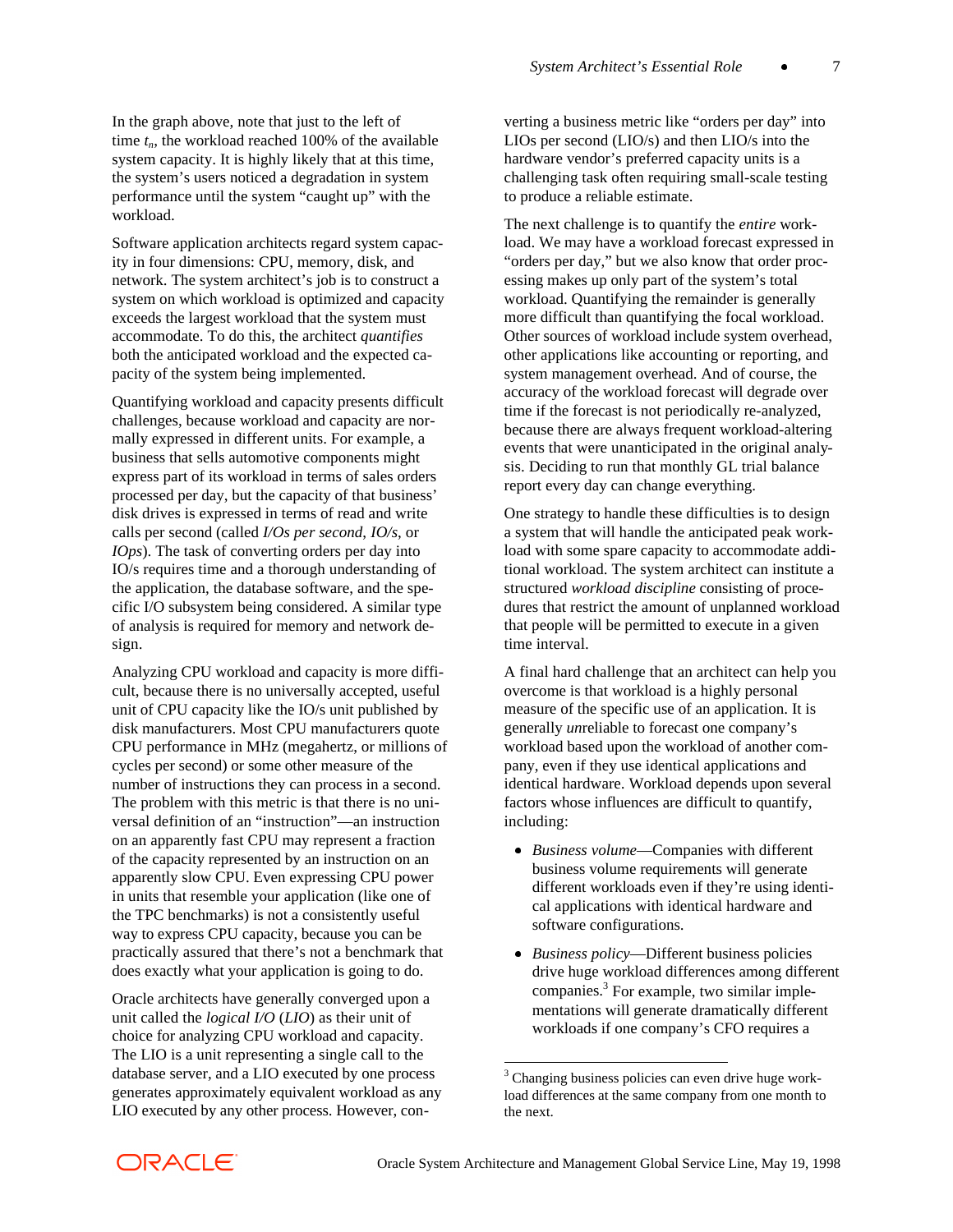nightly detailed trial balance report, and the other company's CFO requires only one such report a month.

- *Software configuration*—There is no such thing as a "standard workload" for flexible, configurable applications. For example, Oracle's financial applications provide options that allow users to configure their accounting structure any way they like. Two similar implementations that use slightly different configuration options will use different SQL statements for a given operation. Different SQL statements, of course, produce different workloads.
- *Hardware configuration*—Different hardware implementations generate different workloads. For example, a RAID level 5 disk implementation will generate two times more disk workload for a random write call than the same application implemented with mirrored disks. Two similar implementations that use slightly different hardware configurations will generate different workloads.
- *Data distribution*—Though relational database query optimization technology is advancing rapidly, the physical distribution of values within the database still affects the workload required to retrieve those rows. For example, imagine two manufacturing firms with identical business volumes, one with one central warehouse and the other with one thousand distributed warehouses. The workload generated by SQL joins on the warehouse table in these two implementations will differ dramatically.

Because these factors are so difficult to quantify, workload forecasting almost always requires tasks for custom analysis to be allocated in the implementation project plan. Workload forecasting forms the basis for the architecture tasks that are described in the next section.

## **6. Architecture Tasks**

The system architect must engage in several tasks that amount to *configuration planning*. Configuration planning includes tasks that cross both the functional service and system performance domains for the duration of an implementation project, like determining…

• how to partition data and processing among tiers or nodes to optimize throughput, response time, and availability at the best economic value;

- $\bullet$  how to match the network topology, the disk configuration, and other hardware configuration elements to the demands of the application;
- how to configure an application's software parameters (e.g., configuring an accounting application's chart of accounts) to optimize system performance without sacrificing business autonomy and accessibility requirements;
- how to optimize the economic decisions among options to buy more powerful hardware, invest into application software optimization, change workload priorities, or modify business requirements;
- how to implement and maintain a structured but non-intrusive change control discipline that includes performance testing and a feedback loop between the testing process and the system configuration design process;
- or how to organize the system's operational staff so that sufficient attention is focused upon the tasks of system management, from ensuring that system parameters are continually adjusted to meet changing workload demands, to execution of a batch queueing discipline to meet business needs while optimizing system throughput.

The task of determining how much capacity a configuration will require is called *capacity planning*. A system's initial capacity planning process is sometimes called *hardware sizing*, because a prominent output of the initial capacity plan is the purchase order for system hardware. A valid capacity plan depends upon the valid output of two interrelated processes:

- x *service level requirement specification*, in which the system designers specify the functional service and performance requirements of the system;
- and *workload forecasting*, in which the capacity planner must forecast a system's workload using information about the system's functional service requirements.

Because workload forecasting is so difficult, many implementation teams make the mistake of executing these two processes independently, even if, to their credit, they attempt to execute them at all. The service level requirement specification and workload forecasting processes should be inextricably linked, because executing them independently often leads to

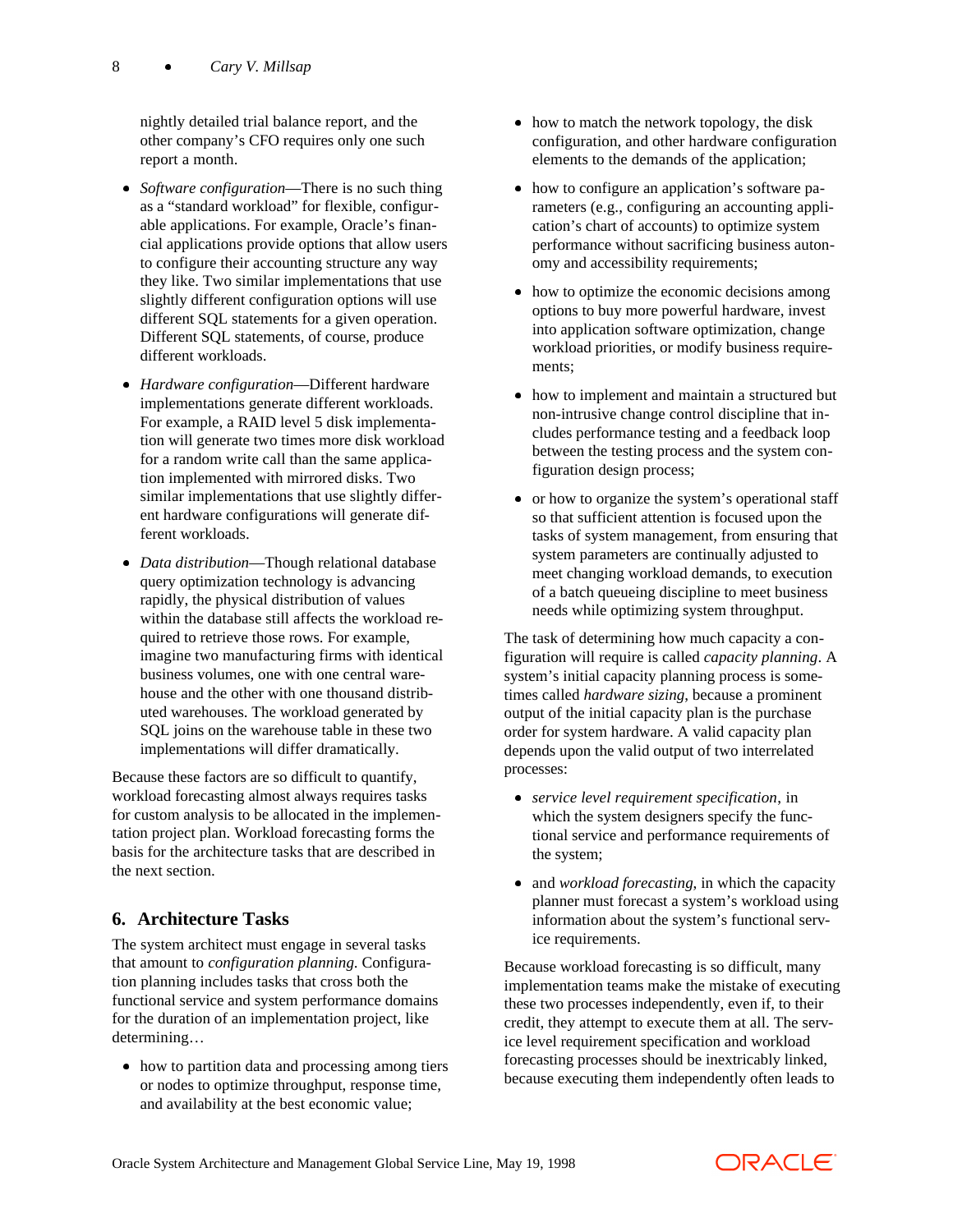requirements that contradict each other or possibly even violate the laws of physics.<sup>4</sup>

During the entire configuration and capacity planning process, the architect must continually attend to *workload optimization*. Workload optimization is the process of adjusting system components to consume the least possible amount of capacity to meet a business need. Remember, system performance comes from ensuring that capacity exceeds workload. There are two ways to win that game: either increase the capacity, or—the important task we're highlighting here—eliminate inefficiencies in the workload.

The less experienced the architect, the greater his tendency to focus strictly upon the purely technological layers of an application system, such as the applications SQL or the database configuration. More experienced architects exploit opportunities in every layer. For example, an experienced architect is able to…

- provide cost/benefit justification for determining whether specific desired functional services are economically feasible to deliver;
- provide a means of replacing detail reports with more efficient summary reports to conserve wasted capacity;
- help front-end software designers to reduce network bandwidth consumption requirements;
- introduce a sensible batch workload discipline to balance workload across idle periods to improve peak period throughput;
- recommend application schema or SQL optimizations to reduce database call volumes;
- propose I/O subsystem configuration optimizations that will preserve system capacity for each application I/O call.



The degree of holism in the approach to workload optimization is what distinguishes workload optimization from mere *performance tuning*, which is the process of optimizing the purely technical components of a system. Systemic workload optimization a process in which users, business policy, and system management procedures are recognized as vital system components—is a core skill of the professional system architect.

Both workload forecasting and workload optimization are components of a more pervasive policy of *workload management*. An optimal workload management policy requires that you either optimize or discard workload that jeopardizes system performance, or that you increase capacity suitably before allowing such workload to enter the system. Workload management tasks include…

- for *existing workload*, continual measurement to detect changes that could impact system performance,
- and for *new workload*, the creation of a performance testing discipline so that workload added to a system will not violate system requirements.

A discipline of workload management is the key to maintaining system performance in an environment that includes changing table sizes or data distributions (from insert, update, and delete activity), changing schema definitions (such as from software upgrades or index optimizations), or changing SQL (from additions or changes to reports, transactions, or applications). Workload management is a critical full-time job during an open systems implementation



 $\overline{\phantom{a}}$ 

<sup>&</sup>lt;sup>4</sup> I am reminded of an ill-planned service level agreement in which a data center signed up to providing sub-second response times for a client-server transaction executing three round-trips to a server that was 10,000 miles away. By the time you deduct the 0.3226 seconds burned by electrons traveling the world encumbered only by physical restrictions on the speed of light, there's not much time left in the sub-second requirement for database calls, I/O processing, and the inevitable network loads that force WAN latencies into performance that is worse than theoretical perfection.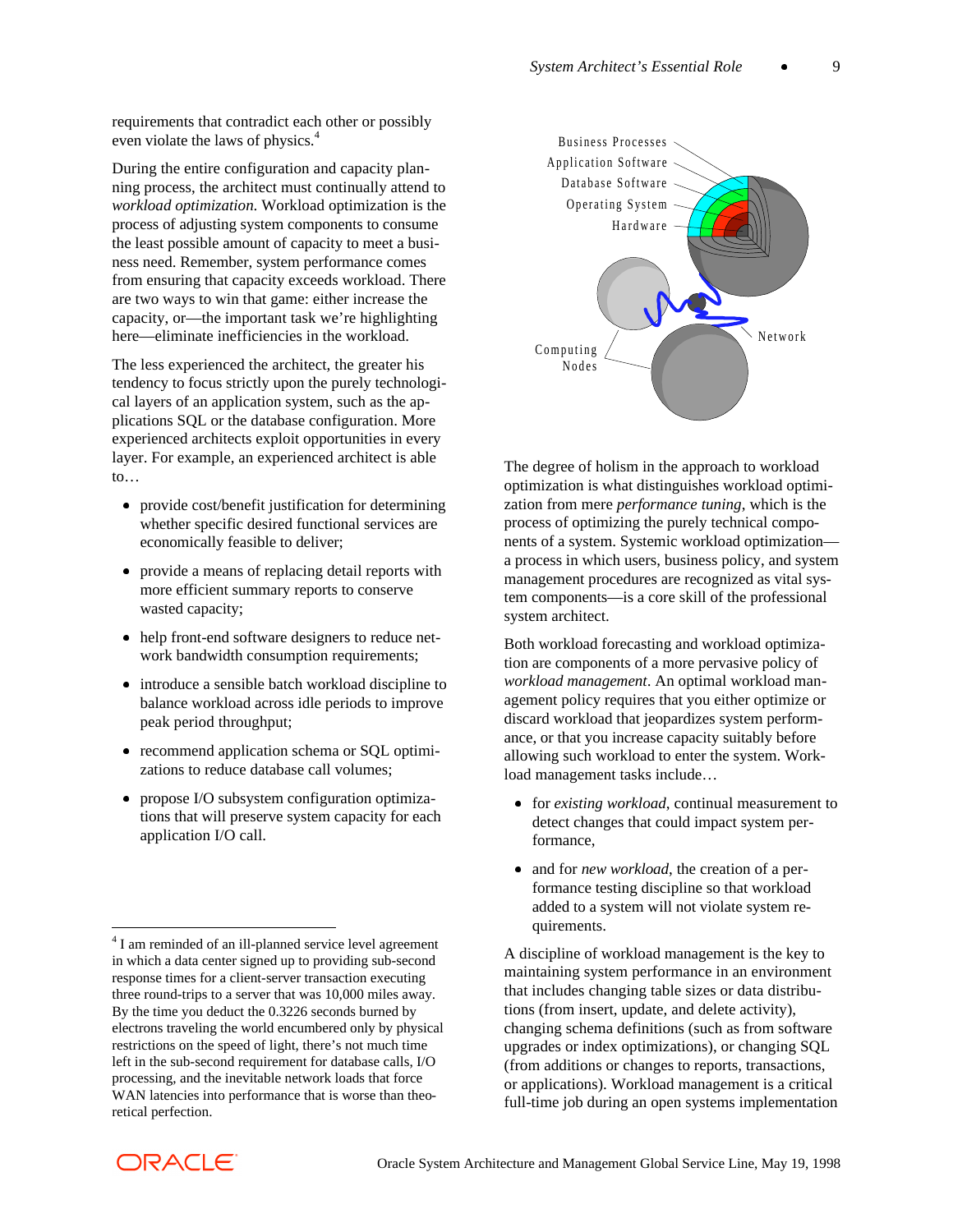project, and it remains an important responsibility of the database manager throughout any implementation's operational lifespan.

Another major system architecture component is *hardware subsystem design*. In this task, the architect designs a hardware subsystem that will meet the functional service and performance requirements defined in the service level requirement specification and workload forecasting processes. For example, the I/O subsystem design process results in a blueprint that tells the hardware installer how many disks to install, how large each disk should be, what the disk array sizes should be, what RAID organization to use for each array, what striping unit to use for each array, and so on. Similar subsystem design tasks are required for CPU, memory, and network subsystem sizing.

Finally, the activities of *system management* also fall within the system architect's domain. System management activities include all of the operational tasks required for the system to provide ongoing functional service and system performance to its users. These tasks include system performance management, online and offline data storage management, fault management, configuration management, and software distribution.

To summarize the architect's key tasks:

- *Configuration planning*. Configuration planning is the process of determining the appropriate architectural topology to meet the system's defined functional integrity, performance, availability, manageability, and flexibility requirements. The architect's involvement in the configuration planning process begins with requirements analysis and includes any configuration decision that affects system performance.
- *Capacity planning.* Capacity planning is the creation of a detailed plan to ensure that adequate software, procedure, personnel, and hardware resources will be available to meet the future workload demands in a cost-effective manner while meeting the performance objectives. The initial capacity plan is sometimes called *hardware sizing* because a prominent output of the process is the initial specification for hardware.
- x *Service level requirement specification*. Service level requirement specification is the process of documenting the functional integrity, performance, availability, manageability, and flexibility

requirements of a proposed new workload, resulting in the creation of a service level agreement (SLA). Service level requirement specification is inextricably linked to the workload forecasting process.

- *Workload forecasting*. Workload forecasting is the process of forecasting a system's workload using information about the system's service requirements. Workload forecasting and service level requirement specification must occur before configuration planning, capacity planning, or hardware sizing can occur. Workload forecasting is an important part of an overall discipline of workload management.
- x *Workload optimization*. Workload optimization is the process of adjusting hardware, software, or usage to consume the minimum capacity necessary to meet a business need. Workload optimization is a superset of *performance tuning*, which is the process of optimizing the purely technical components of a system. Workload optimization is another important part of an overall discipline of workload management.
- x *Workload management*. Workload management is an overall discipline in which workload components are continually evaluated for their impact upon system performance, and in which workload components are prohibited from driving system performance in violation of required levels.
- *Hardware subsystem design*. Hardware subsystem design is the task of planning the configuration of a CPU, I/O, network, or memory subsystem that will meet the system's throughput, response time, reliability, and storage capacity requirements.
- x *System management*. System management activities include all of the operational tasks required for a system to provide ongoing functional integrity, performance, availability, manageability, and flexibility to its users, including system performance management, online and offline data storage management, fault management, configuration management, and software distribution.

A system consists of more than hardware and software components. The people who manage and use the system, the way they are organized administratively, and the procedures they use are also vital system components to which the system architect

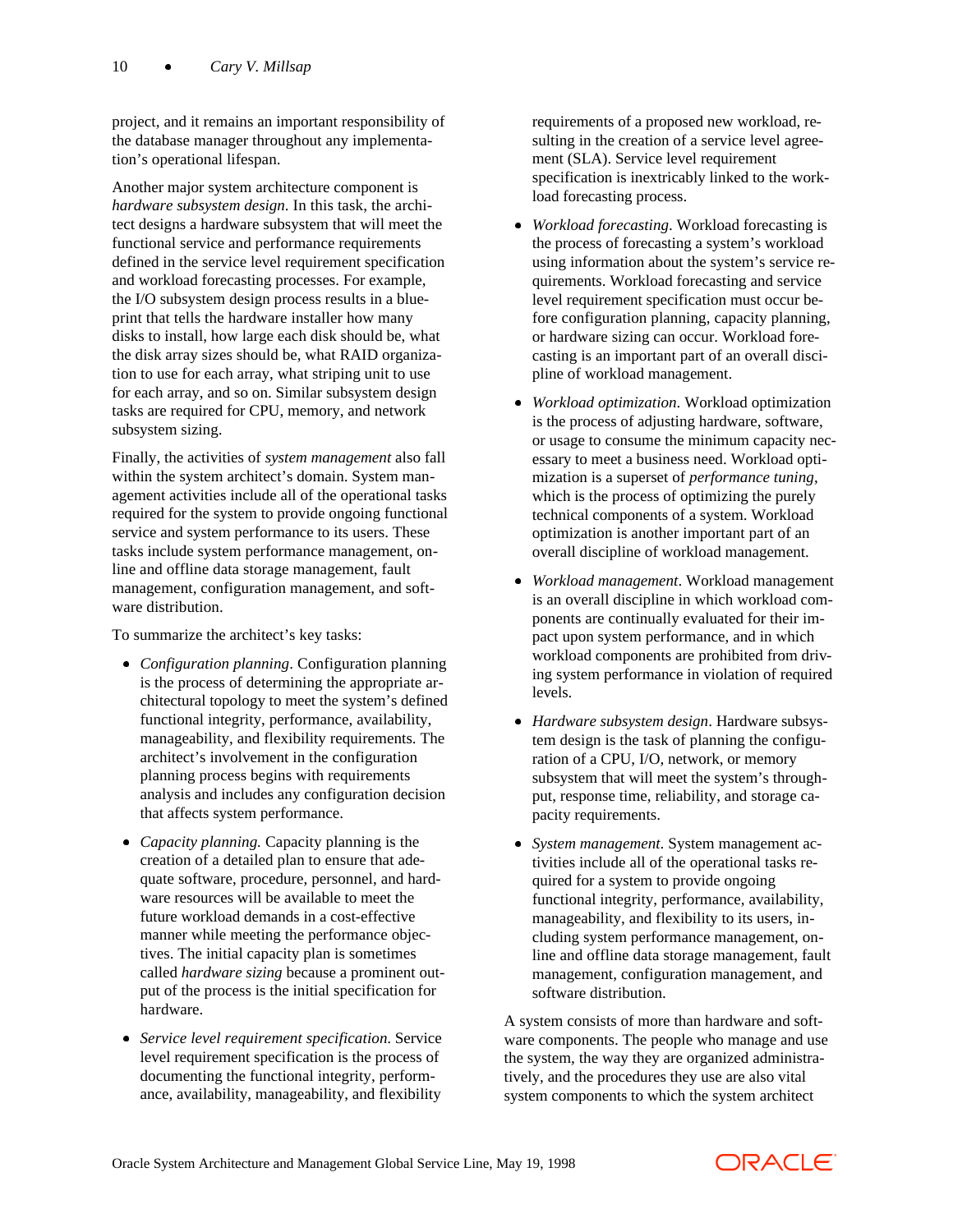must attend. In the design and construction of an application system, the architect must guide the acquisition and construction of system management tools and procedures. The architect must work to ensure that the system management staff and users are properly trained in techniques that optimize system performance, and that they are sufficiently wellrehearsed and ready to execute them.

The system architect's tasks often blur together during the course of a project. Because the architect shoulders most of the technology risk in an implementation project, he often takes an iterative approach to his job that results in many small cycles through the entire architecture process, such as in the example in the box on page 11. We will study this iterative approach in the next section.

#### **Example: Iterative Architecture Design Steps**

- 1. Specify requirements.
- 2. Forecast workload. *Learn from this process that the requirements violate physical laws.*
- 3. Modify requirements specification.
- 4. Plan configuration. *Learn from this process that the planned configuration will exceed the cost requirements.*
- 5. Modify requirements specification.
- 6. Modify configuration plan.
- 7. Forecast workload. *Learn from this process that the workload will exceed the configuration's attainable capacity.*
- 8. Optimize workload.
- 9. Modify workload forecast.
- 10. Plan capacity. *Learn from this process that the workload still exceeds attainable capacity.*
- 11. Modify configuration plan.
- 12. And so on.

#### **7. Approach**

The best results in large, complex implementations have come from adhering to the following simple guidelines:

• Test performance.

- Use models to reduce the cost of forecasting.
- Prove concepts in small steps.
- Use talented and experienced architects.
- Give the system architect authority in the decision-making process at the enterprise level.

Performance tests are spectacularly effective in their ability to motivate implementation project teams to solve performance problems early in a project while time is still available to fix them at a reasonable cost. Performance testing also has the equally important advantage of requiring your system management team and your users to become intimate with the specification, construction, and operation of your system. Companies who execute performance tests in their implementations have more effective system managers and users than companies that do not test adequately. Through the experience gained in performance testing, the system managers become better trained and better prepared to deal with the real issues inherent in their specific implementation. And the users become more efficient consumers of the functional services and system performance capabilities of their system.

If you had the benefit of a literal full-scale test of your implementation, then you would have the most complete information possible to use in your project. However, the cost of 1:1 full-scale testing is enormous because it requires all of the following elements:

Full production-sized, fully configured hardware Fully configured production-ready software Fully loaded production data volume Complete production workload All users online during testing

Despite the risk mitigation advantages of full-scale testing, the technique is often simply infeasible because of the cost.

Adding *models* to a risk mitigation strategy provides risk reduction at significantly reduced cost. For example, forecasting system throughput capacity with a queueing theory model is significantly less costly than executing even a reduced-scale test with real workload executed by real users upon real data. Modeling is economically attractive because it is much easier to plug numbers into a spreadsheet than to execute a real-life workload. However, models carry the inherent risk that the modeler may have made invalid assumptions about the behavior of the system. To mitigate this risk, you must use talented,

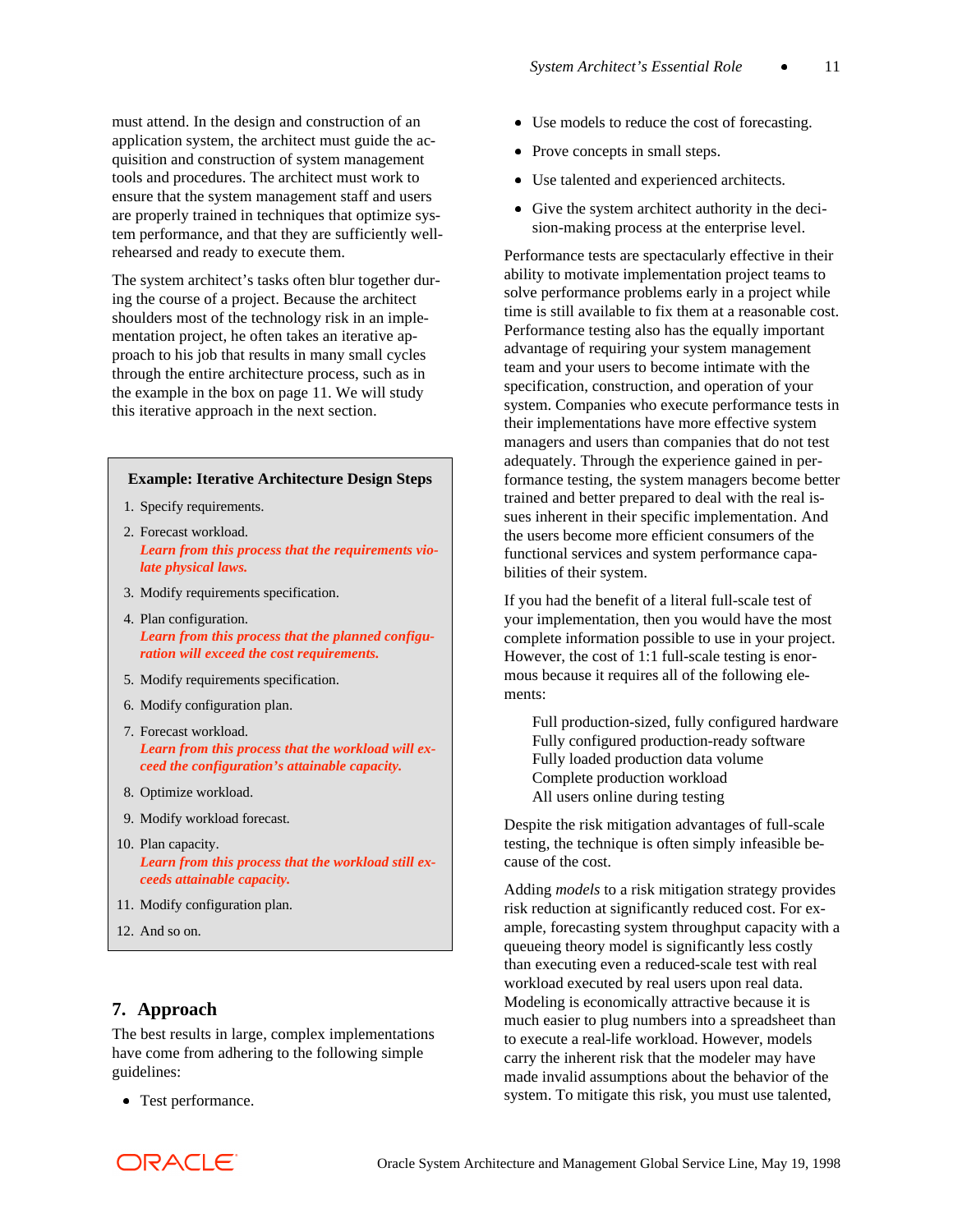experienced modelers who build valid models, who can determine when testing is necessary, and who can build valid tests.



Next, *iterative* design and construction techniques provide better information much sooner in a project than the traditional waterfall project execution approach. Iterative design is the engineer's method of building a system in modules, testing each one as he progresses, before integrating the tested components into the general architectural framework, which itself has been tested during its design. Iterative project execution, the method of constructing a complex system in small steps, delivers the excellent advantage of allowing the project team to identify and repair small inexpensive mistakes before they grow into big expensive ones. Iterative techniques allow users and system managers to incorporate their reactions to the system's functional and performance behavior into the system's design, long before they're required to live with it. The flowchart in Appendix A illustrates the overall iterative nature of the successful implementation project.

Finally, the architect needs access to information at the enterprise level in an implementation project especially access to information about business requirement drivers. Without this level of information, an implementation team will often make decisions that may be optimal within a limited decisionmaking scope, but are suboptimal when viewed in the corporate executive's context.

There are often several ways to accomplish a specific business desire. Given information about the *basis* of a business desire, the good system architect is skilled at determining the most efficient means of fulfilling

it. Users tend to specify new system requirements in terms of services that their former system provided. But in new environments, opportunities often exist to provide equal or superior services in new and different ways that consume less system workload, making the application faster, more reliable, more manageable, and more flexible for a given price.

For example, users often specify requirements for the same detailed paper reports that their legacy system provided. However, in a modern open systems environment, it is often possible to replace a big, slow paper report with a fast, tightly focused online query. In spite of executing potentially millions of times less expensively, an online query often provide better targeted and actually more useful results more quickly to the end user than the legacy report did. By equipping the system architect with information and authority at the enterprise level of decision making, you will maximize your project's opportunities to benefit from dozens of such examples of "more for less" without necessarily resorting to a full-blown business process reengineering effort.

#### **8. Conclusion**

The architect's goal is a system that performs satisfactorily with respect to functional integrity, performance (including availability), manageability, and flexibility. The architect's means to this goal is to obtain more complete information about the future performance of a system earlier in the project. If something is going to go wrong, you want to learn about it quickly and inexpensively so that you'll have time and resources to correct it without jeopardizing your deadlines or your budget. A cost/benefit balanced portfolio of testing and modeling, using talented and experienced people, and using an iterative execution method provides this information in your project early at a reasonable cost.

#### **References**

- BOEHM, B. 1981. *Software Engineering Economics*. Prentice-Hall, Englewood Cliffs NJ.
- GRAY, J.; REUTER, A. 1993. *Transaction Processing: Concepts and Techniques*. Morgan Kaufmann, San Francisco CA.
- GUNTHER, N. 1998. *The Practical Performance Analyst.* McGraw-Hill, New York NY.

#### **Acknowledgments**

I extend my gratitude to the following colleagues for their valuable input into the creation of this docu-

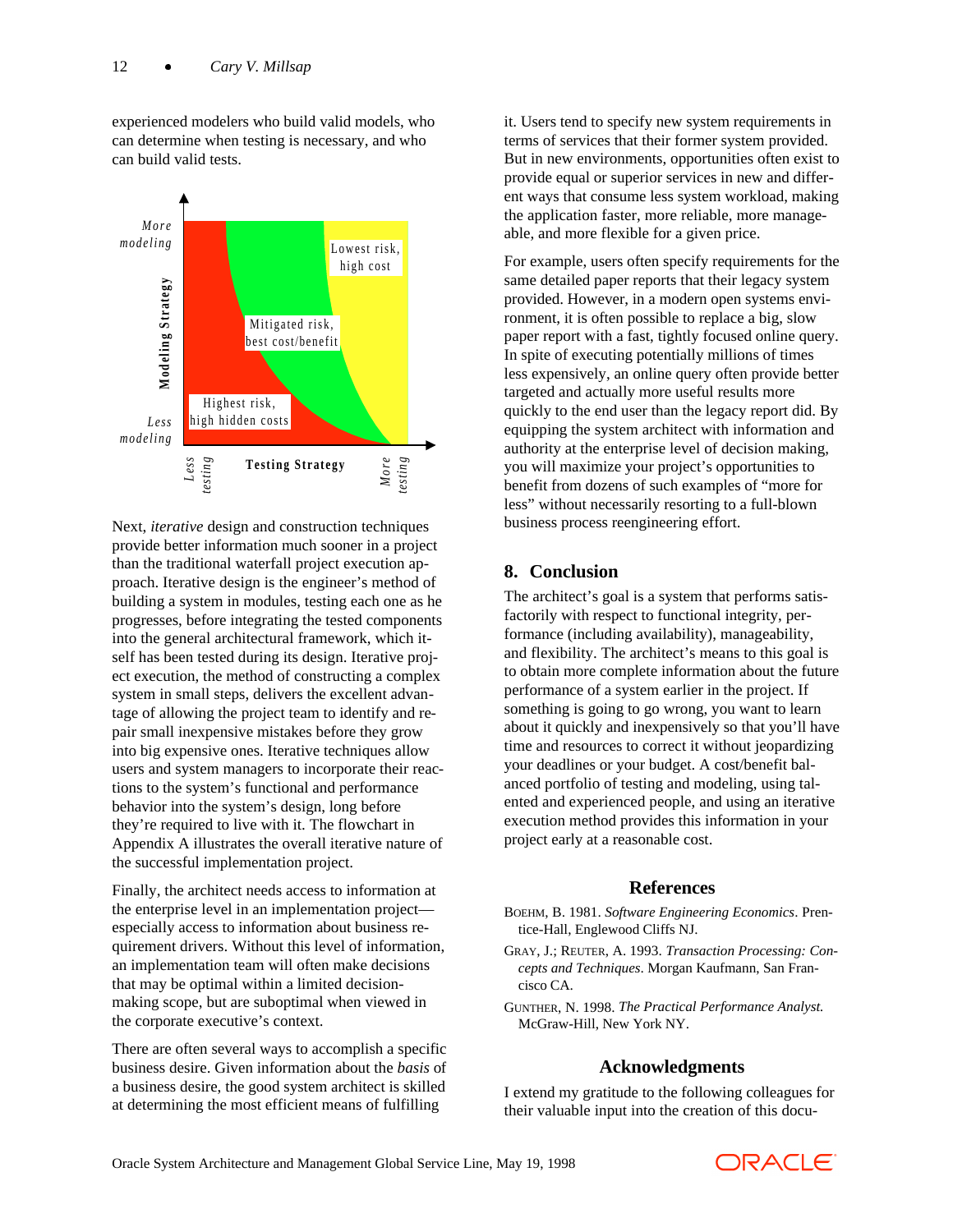ment: Curtis Bennett, Ronald Carnahan, Hal De-Long, Dominic Delmolino, Kimberly Free, Alastair Newson, Mahesh Pakala, Robert Rudzki, and Hugh Ujhazy.

### **About the Author**

Cary Millsap is the founder and senior director of Oracle Corporation's System Performance Group, a team of experienced professionals dedicated to providing system architecture services for Oracle-based systems. The System Performance Group provides premium system architecture services to customers in Oracle's vertical markets segment worldwide. Mr. Millsap is also Oracle's global service line leader for the company's entire line of system architecture and system management services.